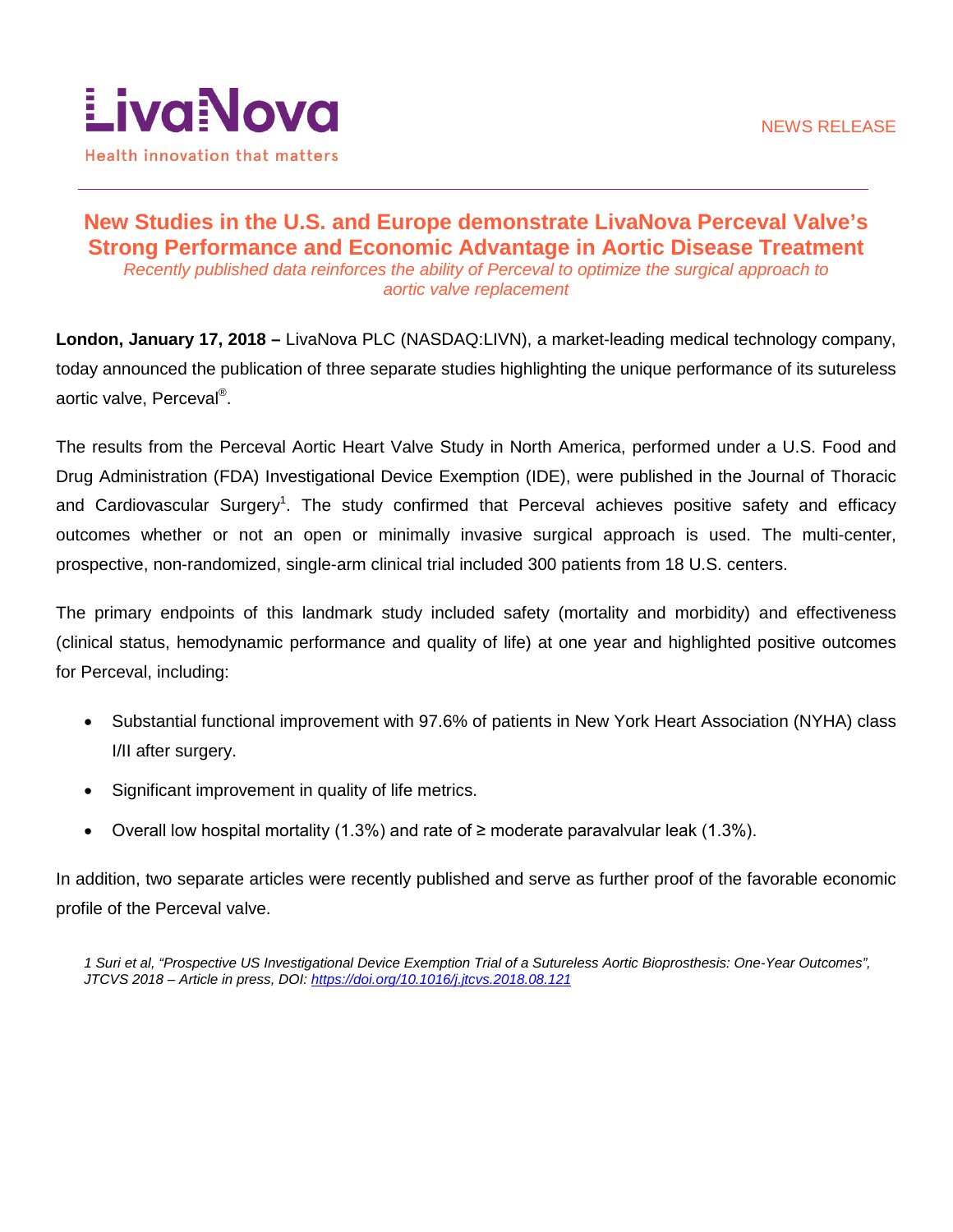The second article<sup>2</sup> compares costs associated with the Perceval sutureless valve to those of traditional sutured valves. In the study at the Poliambulanza Hospital in Brescia, Italy, Perceval was assigned to patients at higher surgical risk, while a cohort of patients at lower surgical risk was treated with traditional sutured valves. Daily per patient costs were calculated and included preoperative tests, operating costs, disposables, drugs, blood components and personnel costs.

The results demonstrated that hospital costs excluding the prosthesis were similar in the two groups, despite the higher risk of complexity for the cases in the Perceval group. "Despite higher operative risks in the Perceval group, hospital mortality, morbidity and resource consumption did not differ," said Dr. Giovanni Troise, Head Cardiac Surgeon at Poliambulanza Hospital. "Operating times were shorter with the sutureless device. This improvement, coupled with the increasing adoption of minimally invasive approaches, should further favor the Perceval valve's market acceptance."

The third article<sup>3</sup> assessed the incremental cost-utility of surgical sutureless aortic valves compared to transcatheter aortic valves, for the treatment of intermediate- to high-risk patients in the U.S., Germany, France, Italy, UK and Australia. The cost-utility study relied on a meta-analysis comparing efficacy and safety outcomes. The study analyzed more than 1,400 patients treated with either surgical sutureless valves (95% of which were Perceval patients) or transcatheter aortic valves. A simulation estimated the long-term consequences following patient discharge from hospital.

Due to lower in-hospital and overall mortality rates, the study showed that patients treated with Perceval are expected to live an average of 1.14 quality-adjusted life-years (QALYs) greater than those treated with a transcatheter aortic valve.

Lifetime cost savings were reported across the board in all geographies under analysis. "These relevant findings acknowledge the clinical and economic relevance of adding sutureless valves as an integral part of your Structural Heart program," said Dr. Mattia Glauber, Head Cardiac Surgeon at Istituto Clinico Sant'Ambrogio in Milan, Italy. "Our institution performs Perceval implantations on a routine basis via right anterior thoracotomy - the ultimate minimally invasive surgical procedure. This approach generates clear patient benefits, economic advantages and represents an ideal complement to transcatheter aortic valves in the appropriate patient risk category."

*3 Povero et al, "Cost-utility of surgical sutureless bioprostheses vs TAVI in aortic valve replacement for patients at intermediate and high surgical risk", ClinicoEconomics and Outcomes Research 2018:10 733–745, DOI<https://doi.org/10.2147/CEOR.S185743>*

*<sup>2</sup> Villa et al, "Sutureless aortic valve replacement in high risk patients neutralizes expected worse hospital outcome: A clinical and economic analysis", Cardiology Journal 2018 – Epub ahead of print+, DOI: 10.5603/CJ.a2018.0098 [https://journals.viamedica.pl/cardiology\\_journal/article/view/CJ.a2018.0098](https://journals.viamedica.pl/cardiology_journal/article/view/CJ.a2018.0098)*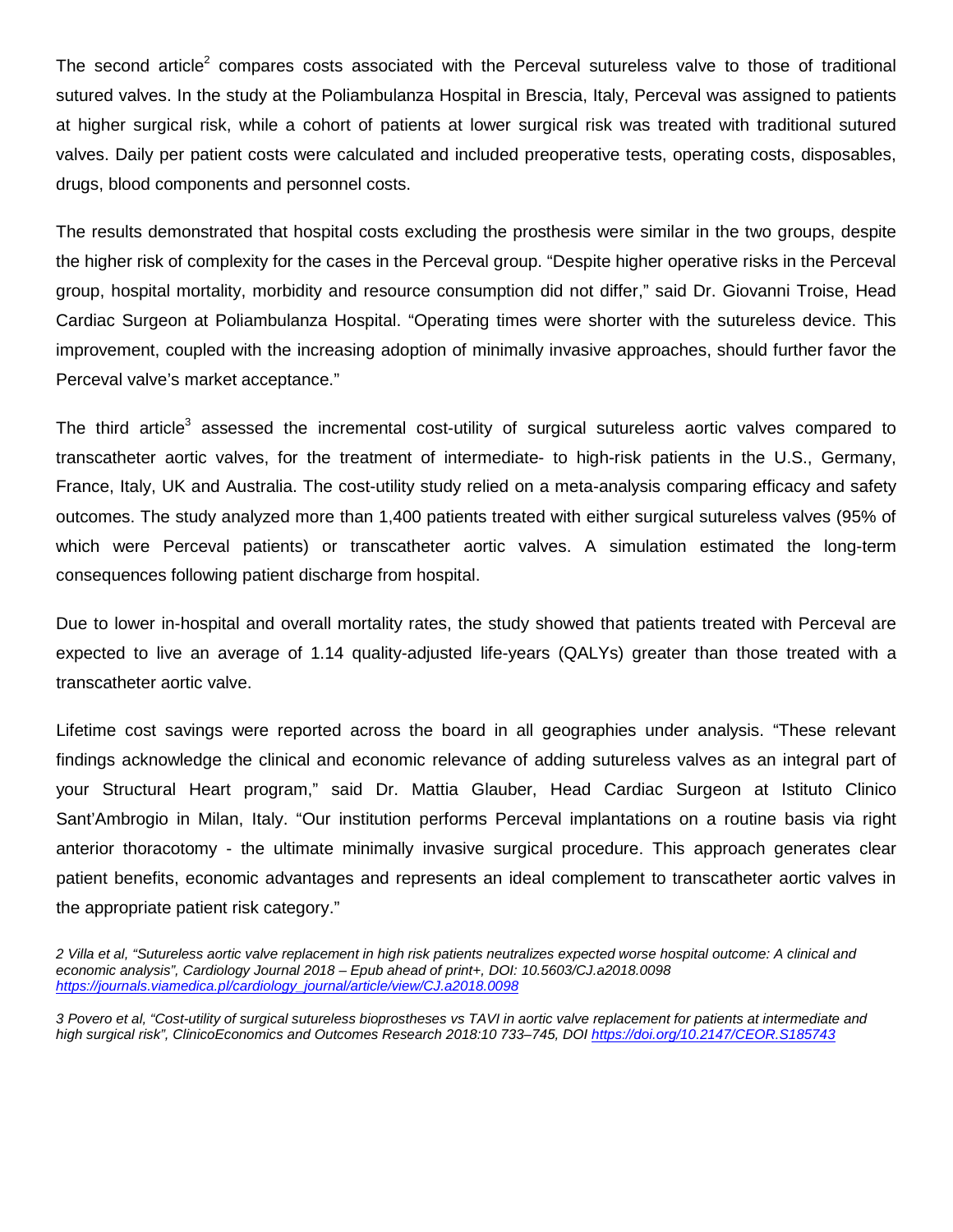"These three publications add to the already significant body of evidence available on Perceval," said Alistair Simpson, LivaNova General Manager of Cardiac Surgery. "We are delighted to see the positive clinical results generated by Perceval, and to read that our unique valve is being recognized as a financially viable option for the treatment of aortic valve diseases. Achieving cost reductions while improving outcomes is of paramount importance to healthcare systems worldwide. We are proud to see that Perceval is helping realize both."

For more information on the Perceval valve, please visit [www.livanova.com.](http://www.livanova.com/)

## Important Safety Information

## INDICATIONS

EUROPE: The Perceval prosthesis is indicated for the replacement of diseased native or a malfunctioning prosthetic aortic valve via open heart surgery. The prosthesis is indicated for use in adult patients who are diagnosed to have aortic valve stenosis or steno-insufficiency.

USA: The Perceval bioprosthesis is indicated for the replacement of diseased, damaged or malfunctioning native or prosthetic aortic valves.

CANADA: The Perceval S bioprosthesis is intended for use in patients aged ≥ 65 years when the aortic valve pathology is in an advanced stage to require the replacement of the native or malfunctioning previously implanted prosthesis.

AUSTRALIA: Perceval S prosthesis is indicated for the replacement of a diseased native or a malfunctioning prosthetic aortic valve via open heart surgery. The prosthesis is indicated in patients who meet the following criteria: 1) subjects of age  $\geq 65$  years 2) subjects with aortic valve stenosis or steno-insufficiency. TOP POTENTIAL SIDE EFFECTS

# The risks or potential adverse events associated with cardiac valve replacement with a bioprosthesis include, but may not be limited to: cardiac arrhythmias, death, endocarditis, heart failure, hemorrhage, intravalvular and/or paravalvular leak, stroke or any related neurologic disorders, structural valve deterioration, reoperation and explant. Beyond the previously mentioned adverse events, specific events related to the implant of the Perceval prosthesis may include, but not be limited to dislodgment and/or migration of the prosthesis. MRI conditional.

For professional use. Please contact us through our website to receive instructions for use containing full prescribing information, including indications, contraindications, warnings, precautions and adverse events. Not approved in all geographies. Consult your labeling.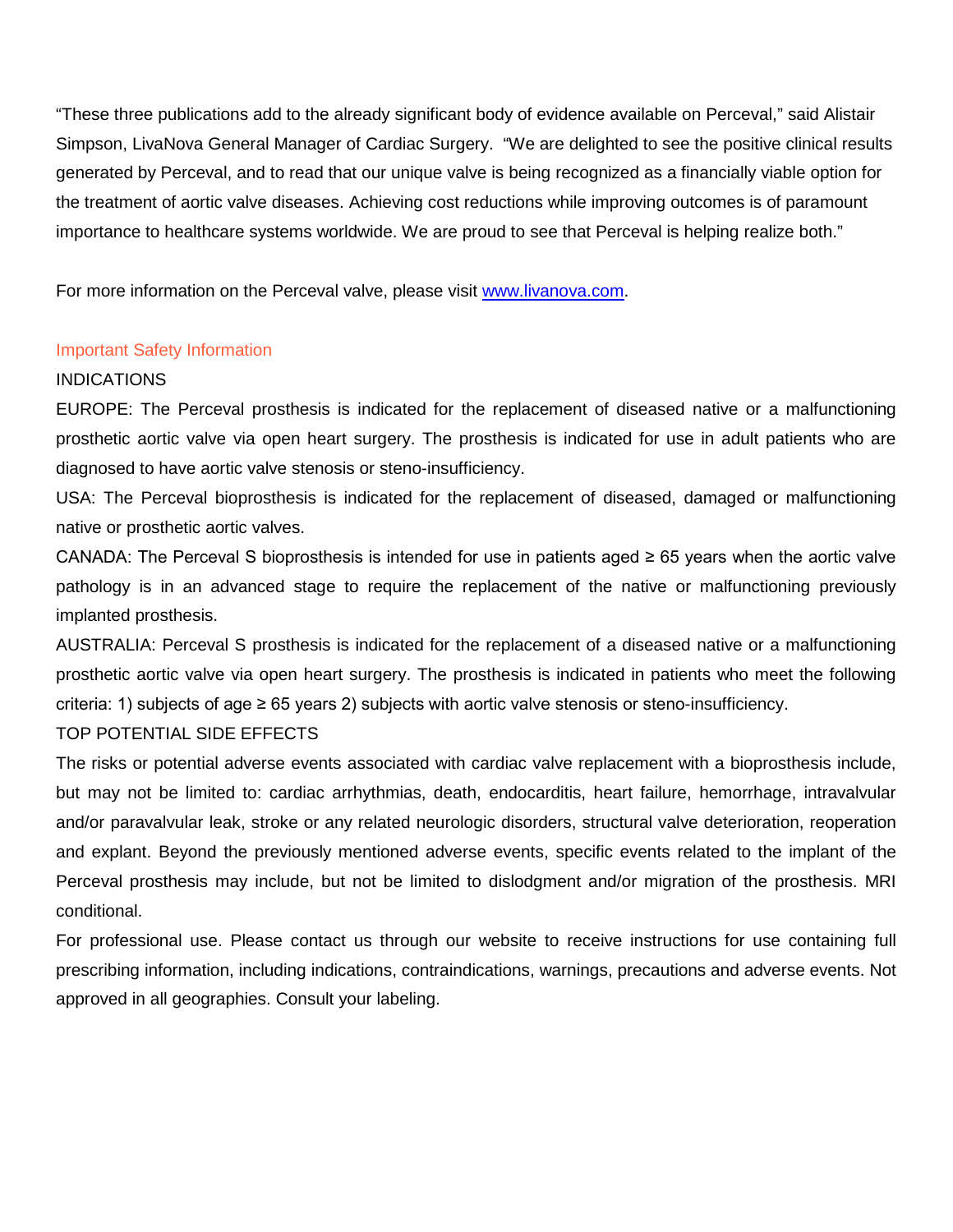#### About LivaNova

LivaNova PLC is a global medical technology company built on nearly five decades of experience and a relentless commitment to improve the lives of patients around the world. LivaNova's advanced technologies and breakthrough treatments provide meaningful solutions for the benefit of patients, healthcare professionals and healthcare systems. Headquartered in London, LivaNova has a presence in more than 100 countries worldwide. The Company currently employs approximately 4,000 employees. LivaNova operates as two businesses: Cardiovascular and Neuromodulation, with operating headquarters in Mirandola (Italy) and Houston (U.S.), respectively.

### **For more information, please visit [www.livanova.com.](http://www.livanova.com/)**

#### Safe Harbor Statement

This news release contains forward-looking statements within the meaning of Section 27A of the United States Securities Act of 1933, as amended, and Section 21E of the United States Securities Exchange Act of 1934, as amended. Forward-looking statements are not historical facts but are based on certain assumptions of management and describe LivaNova's future plans, strategies and expectations. Forward-looking statements can generally be identified by the use of forward-looking terminology, including, but not limited to, "may," "could," "seek," "guidance," "predict," "potential," "likely," "believe," "will," "expect," "anticipate," "estimate," "plan," "intend," "forecast," or variations of these terms and similar expressions, or the negative of these terms or similar expressions. Forward-looking statements contained in this news release are based on information presently available to LivaNova and assumptions that LivaNova believes to be reasonable, but are inherently uncertain. As a result, LivaNova's actual results, performance or achievements may differ materially from those expressed or implied by these forward-looking statements, which are not guarantees of future performance or actions that may be taken by LivaNova and involve known and unknown risks, uncertainties and other factors that are, in some cases, beyond LivaNova's control. You should carefully consider the risks and uncertainties that affect LivaNova, including those described in the "Risk Factors" section of LivaNova's Annual Reports on Form 10-K, Quarterly Reports on Form 10-Q, Current Reports on Form 8-K and other documents filed from time to time with the United States Securities and Exchange Commission.

All information in this news release is as of the date of its release. LivaNova does not undertake or assume any obligation to update publicly any of the forward-looking statements in this news release to reflect actual results, new information or future events, changes in assumptions or changes in other factors affecting forward-looking statements, except to the extent required by applicable law. If we update one or more forward-looking statements, no inference should be drawn that we will make additional updates with respect to those or other